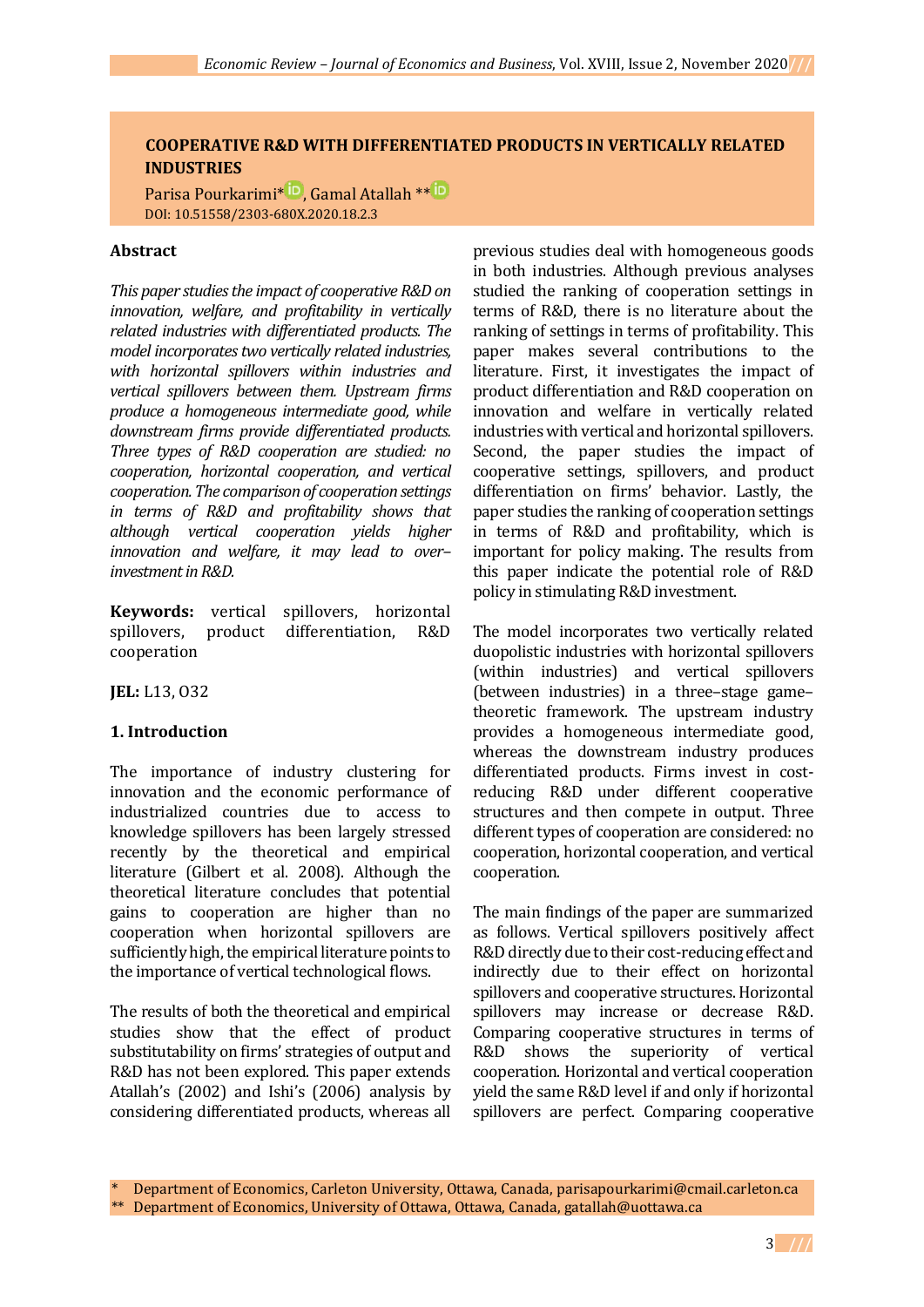structures in terms of profitability shows that no setting dominates the others. Retailers and suppliers may have different types of cooperation preferences. The ranking of cooperation settings depends on the sign and magnitudes of horizontal competitive externalities, vertical competitive externalities, and product differentiation. Product differentiation influences firms' behavior and affects the ranking of cooperative structures in terms of profitability.

Upstream industry requires developing and producing intermediate goods to meet the requirement of downstream firms. Bilateral exchange of information on new technology and materials helps R&D participating partners to adopt them quickly. Inter–industry (vertical) spillovers are usually desirable and voluntary, whereas intra–industry (horizontal) spillovers are often undesirable and involuntary (Atallah, 2002). According to d'Aspremont and Jacquemin (1988), Kamien et al. (1992), Suzumura (1992), and Yi (1996), if horizontal spillovers are sufficiently high, a horizontal R&D cartel yields higher technological improvement and welfare, whereas vertical R&D cartels yield higher welfare if horizontal spillovers between upstream firms are low.

Becker and Peters (1996) study the effect of R&D competition between two vertically related cooperation networks. They find that vertical spillovers not only stimulate the R&D process and competition between suppliers but also reduce the time of development and increase the probability for retailers to be the first to introduce the new product to the market.

Adams and Mircea (2004) show that research joint ventures increase innovation. Röller et al. (1997) analyze the determinants of research joint ventures formation and find that cost– sharing and technological similarities affect firms' R&D cooperation strategies. Atallah (2002) and Ishii (2004) study cooperative R&D between vertically related industries where both industries provide a homogeneous good. Atallah considers four possibilities for firms: to cooperate horizontally, vertically, both horizontally/vertically, or not to cooperate at all. He finds that no setting uniformly dominates other settings in terms of R&D, yet combined horizontal/vertical cooperation yields the

highest R&D and welfare when spillovers are high. Ishii compares vertical R&D cartels, horizontal R&D cartels, vertical research joint ventures, and non–cooperative R&D. He shows that vertical research joint ventures yield the highest technological improvement. Although they considered a homogeneous product for both industries, in the real world a large variety of differentiated products are produced using a homogeneous intermediate good.

The importance of spillovers for research success is stressed by most of the analyses. Indeed, the effects of innovation complementarities, absorptive capacities, and technical similarities reinforce the efficiency of spillovers. Clark et al. (1987) study the impact of vertical spillovers on product development performance in the auto industry. They find that saving time and engineering hours are one of the most important effects of vertical cooperation on product development.

Harabi (2010) finds that the informal leakage of technological knowledge affects innovation through vertical R&D cooperation in German manufacturing. The study also highlights the importance of other key determinants of innovative activities, such as technological opportunities, appropriability conditions, and market demand. Cassiman and Veugelers (1999) and Veugelers and Cassiman (1999) study the Belgian manufacturing industry and find that firms develop R&D strategies to maximize their benefit from technological information flows.

The majority of authors who studied R&D cooperation find a positive impact of cooperative R&D on innovation (e.g., Brouwer & Kleinknecht 1999). Powell and Grodal (2005) provide an extensive analysis showing that cooperative R&D has a positive effect on innovation. Darby et al. (2003) find a positive effect of R&D cooperation on patenting by U.S. firms. Kremp and Mairesse (2004) show that cooperative R&D increases innovation by French firms. Lokshin *et al*. (2008) state that R&D cooperation of German firms, and cooperating with different types of partners have a positive effect on innovation.

Aschhoff and Schmidt (2008) find that in Germany, cooperation with competitors is profitable in terms of cost reduction. Lööf and Heshmati (2002) find that in Sweden,

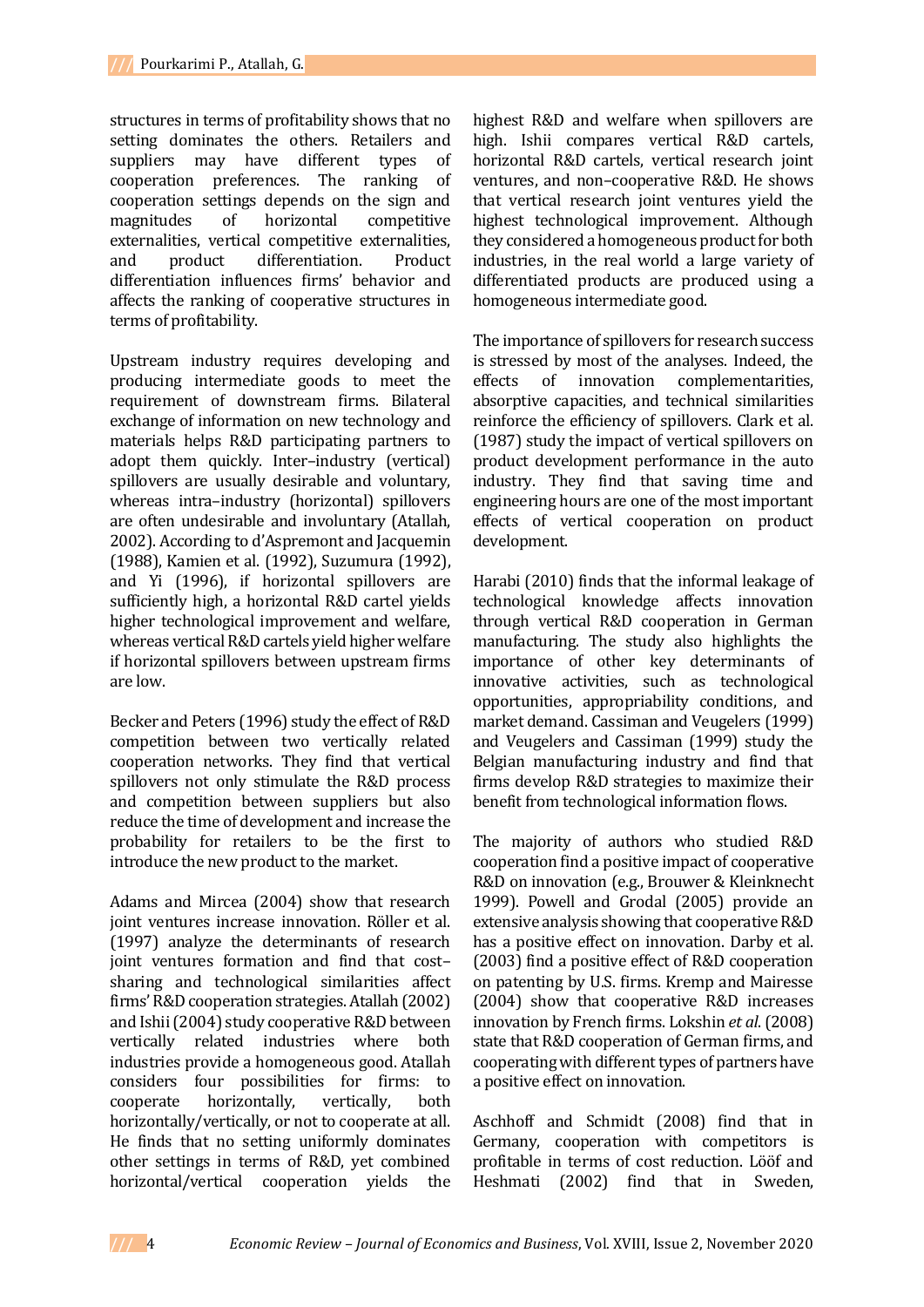cooperation with competitors positively affects innovation output, while cooperation with suppliers restricts it. Winters and Stam (2007) show that R&D cooperation has a positive relationship with product and process innovation of high technology SMEs. The paper is organized as follows. Section 2 sets up and solves the model. The effects of spillovers and product differentiation on R&D and welfare are studied in Section 3. Section 4 compares cooperation settings in terms of R&D and profitability. Section 5 discusses some policy related issues and conclusions.

#### **2. The model**

There are two identical suppliers  $(s_1, s_2)$ providing a homogeneous input, and two symmetric retailers  $(r_1, r_2)$  transforming the input into the final product using a fixed coefficient technology and competing a la Cournot. The final good is differentiated. A representative consumer consumes both goods,  $r_1$  and  $r_2$ . Undertaking no R&D, suppliers acquire a constant unit production cost of *s* and sell the input to retailers at a unit price of *t,* the wholesale price. Retailers incur an additional internal production cost of *r*. Lastly, retailers sell the product to consumers at a price p. The consumer buys quantities  $y_{r1}$ and  $y_{r2}$  and maximizes its utility function subject to the budget constraint  $(M = p_1 y_{r1} +$  $p_2 y_{r2} + y_0$ ) where  $y_0$  is the numeraire and *M* is income. The consumer's utility function is given by

$$
U = a(y_{r1} + y_{r2}) - \frac{(y_{r1}^2 + y_{r2}^2)}{2} - by_{r1}y_{r2} + y_0,
$$

where  $y_{ri}$  denotes retailer *i*'s output and  $b \in$ [0,1] is a parameter of product substitutability (negatively related to product differentiation). Final goods are homogeneous if  $b = 1$ , imperfect substitutes if  $0 < h < 1$  and independent when  $b = 0$ . Maximizing utility over  $y_{r1}$  and  $y_{r2}$  yields the retailers' demand functions:

$$
p_i(y_{ri}, y_{rj}) = a - y_{ri} - b y_{rj} \qquad i=1,2
$$

Firms can undertake cost-reducing R&D activities. The dollar cost of *x* units of R&D for firm *i* is  $ux_i^2$ , where  $x_i$  represents the R&D output of firm  $i$ , and  $u > 0$  is a cost parameter. Assume that *u* is sufficiently high for the profit function to be strictly concave, and sufficiently low for firms to undertake strictly positive amounts of R&D. The total R&D is denoted by *X*:

$$
X = x_{r1} + x_{r2} + x_{s1} + x_{s2}
$$

Each unit of R&D conducted by a firm reduces its cost by one dollar, the cost of its competitor by *h* dollars (horizontal spillovers), and the cost of each firm in the other industry by *v* dollars (vertical spillovers), with  $h, v \in [0,1]$ . *h* and *v* can be different for many reasons such as different absorptive capacities, different technologies, different efficiency of communication channels, *etc*. The unit cost of downstream firm *i* is:

$$
c_{ri} = t + r - x_{ri} - hx_{rj} - v(x_{s1} + x_{s2}), i=1,2
$$

The unit cost of upstream firm *i* is:

 $c_{si} = s - x_{si} - hx_{sj} - v(x_{r1} + x_{r2}), i=1,2$ 

The final cost of each firm depends on the R&D choices of all firms. Suppliers and retailers mutually benefit from R&D activities of one another through vertical spillovers, while competitors benefit from R&D investments of each other through horizontal spillovers. Higher R&D leads to lower cost and consequently higher output. Moreover, higher output increases the value of R&D to a firm since more units of output benefit from the cost reduction effects.

To ensure that unit costs are non-negative, parameters are assumed to be such that

$$
r > x_{r1} + hx_{r2} + v(x_{s1} + x_{s2})
$$
  

$$
s > x_{s1} + hx_{s2} + v(x_{r1} + x_{r2})
$$

The game has three stages. In the first stage, all firms choose their R&D simultaneously. In the second stage, upstream firms choose output competing a la Cournot, anticipating the derived demand curve of the downstream industry. In the third stage, downstream firms choose output competing a la Cournot, taking the wholesale price as given.

### *2.1. Downstream output stage*

In the third stage retailers choose output to maximize profits non–cooperatively. Retailer *i*'s problem is:

$$
max_{y_{ri}} \pi_{ri} = (p_i(y_{ri}, y_{rj}) - c_{ri})y_{ri} - ux_{ri}^2, \quad i=1,2 \quad (1)
$$

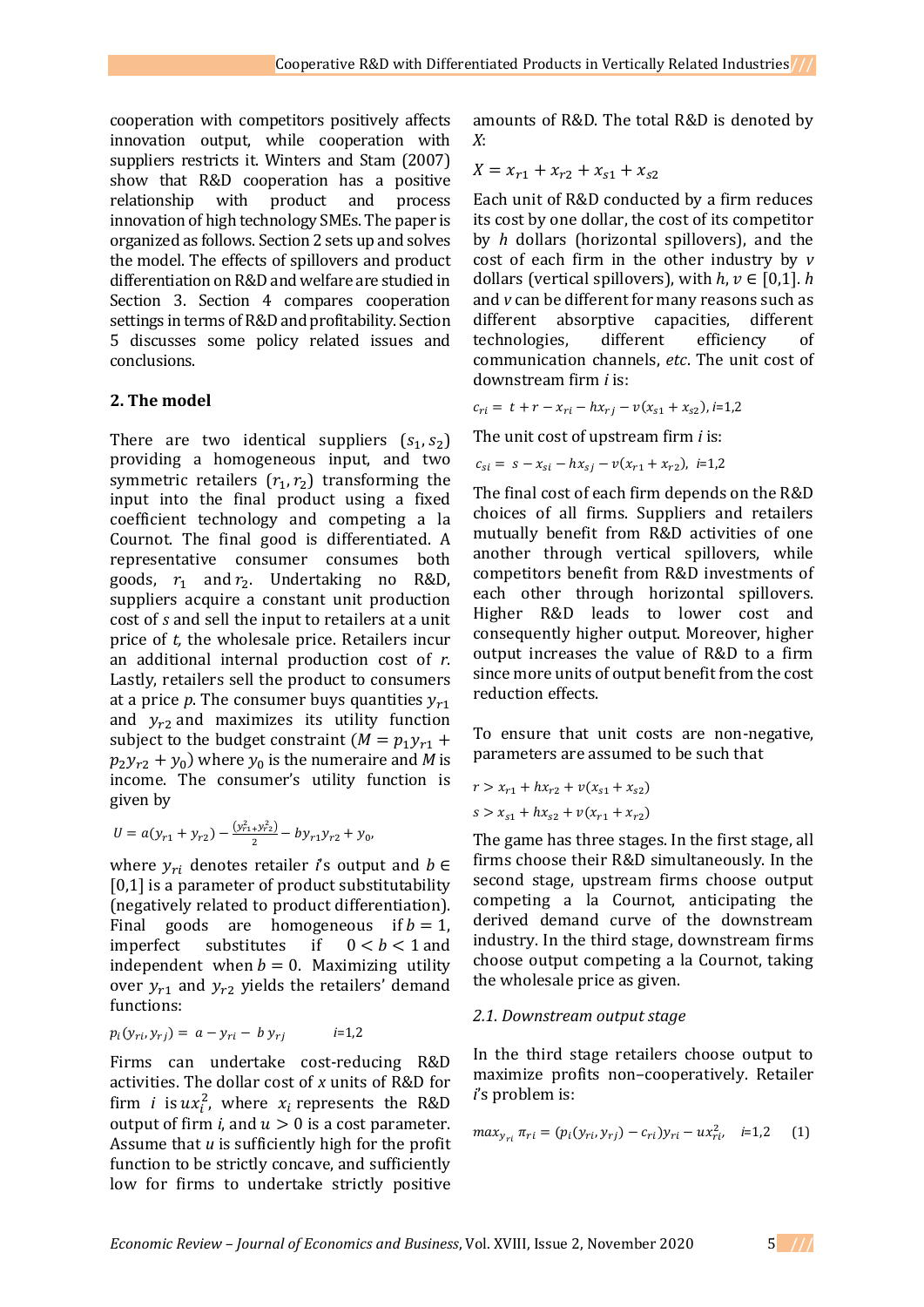Given that retailers are symmetric, they have symmetrical behavior. Maximizing and solving the first-order conditions (f.o.c.) simultaneously yields:

$$
y_{ri} = \frac{(2-b)[(a-r-t)+v(x_{s1}+x_{s2})]+(2-bh)x_{ri}-(b-2h)x_{ri}}{(4-b^2)}, i = 1,2
$$
 (2)

$$
p_i = \frac{(2-b)[a + (1+b)(r+t-v(x_{s1}+x_{s2}))] - [(2-b^2-bh)x_{ri} + (b+2h-b^2h)x_{rj}]}{(4-b^2)}, i = 1,2
$$

The total output is the sum of downstream firms' output,  $Y = y_{r1} + y_{r2}$ . From (2), the inverse demand curve of suppliers is derived as:

$$
t(y_{si}, y_{sj}) = \frac{(1+h)(x_{r1}+x_{r2})-(2+h)(y_{si}+y_{sj})+2[(a-r)+v(x_{si}+x_{sj})]}{2}, i=1,2
$$
 (3)

# *2.2. Upstream output stage*

In the second stage, each supplier *i* non– cooperatively chooses its own output, *ysi* , to maximize its profit considering the derived inverse demand of retailers, Eq.(3). t(y<sub>si</sub>, y<sub>sj</sub>) =  $\frac{1}{2}$ <br>
2.2. Upstream output stage<br>
In the second stage, each supplier *i* non-<br>
cooperatively chooses its own output, y<sub>si</sub>, to<br>
maximize its profit considering the derived<br>
inverse demand of retaile

Thus, supplier *i* solves the following problem:

$$
max_{y_{si}} \pi_{si} = (t(y_{si}, y_{sj}) - c_{si})y_{si} - ux_{si}^{2}, \ i=1,2
$$
 (4)

Since suppliers are identical and produce a homogeneous intermediate good, they will hold identical positions ex–post. Maximizing and solving the f.o.c. yields:

$$
y_{si}=\tfrac{2(a-r-s)+(1+h+2v)(x_{r1}+x_{r2})+2(2-h+v)x_{si}+2(2h+v-1)x_{sj})}{3(2+b)}, i=1,2
$$

Considering that each unit purchased from suppliers is transformed into one unit provided by retailers, the total output is the same for upstream and downstream industries.

### *2.3. R&D stage*

In the first stage, all firms choose R&D investments simultaneously. To capture the variety of cooperative structures, three scenarios are considered.

The first scenario is non–cooperative R&D (*NC*)*,* so that each firm chooses its R&D to maximize its own profit.

The second scenario is horizontal cooperative 
$$
R&D(HC)
$$
, where each firm cooperates with its competitor. The third scenario is vertical cooperative  $R&D(VC)$ , in which each supplier cooperates with one retailer.

Denote the R&D set of all firms as  $\beta \equiv$  ${x_{r1}, x_{r2}, x_{s1}, x_{s2}}$ . The profit of a downstream firm can be rewritten as

$$
\pi_{ri}(\beta) = [p_i(\beta) - c_{ri}(\beta)]y_{ri}(\beta) - ux_{ri}^2, \qquad i=1,2
$$

and the profit of an upstream firm is

$$
\pi_{si}(\beta) = [t(\beta) - c_{si}(\beta)]y_{si}(\beta) - ux_{si}^2, \qquad i=1,2
$$

Therefore, welfare is also a function of R&D since

$$
W(\beta) = (\pi_{r1}(\beta) + \pi_{r2}(\beta) + \pi_{s1}(\beta) + \pi_{s2}(\beta)) + CS.^1
$$

In the first stage, under *NC* each firm chooses its R&D to maximize its own profit. Each retailer solves the following problem:

$$
max_{x_{ri}} \pi_{ri}(\beta) \qquad \qquad i=1,2 \qquad (5)
$$

Each supplier faces the following problem:

$$
max_{x_{si}} \pi_{si}(\beta) \qquad \qquad i=1,2 \qquad (6)
$$

Thus, the total output is:

$$
Y = \frac{2[2a - 2r - 2s + (1 + h + 2v)(x_{r1} + x_{r2}) + (1 + h + 2v)(x_{s1} + x_{s2})]}{2(2 + h)}
$$

 $3(2 + b)$ 

and the final price is:

$$
p = \frac{a(4+b) + 2(1+b)(r+s) - (1+b)(1+h+2v)(x_{r1}+x_{r2}) - (1+b)(1+h+2v)(x_{s1}+x_{s2})}{3(2+b)}
$$

The wholesale price charged by suppliers is:

$$
t = \frac{2(a-r+2s)+(1+h-4v)(x_{r1}+x_{r2})-2(1+h-v)(x_{s1}+x_{s2})}{6}
$$

Maximizing and simultaneously solving these four f.o.c., we obtain R&D under *NC*:

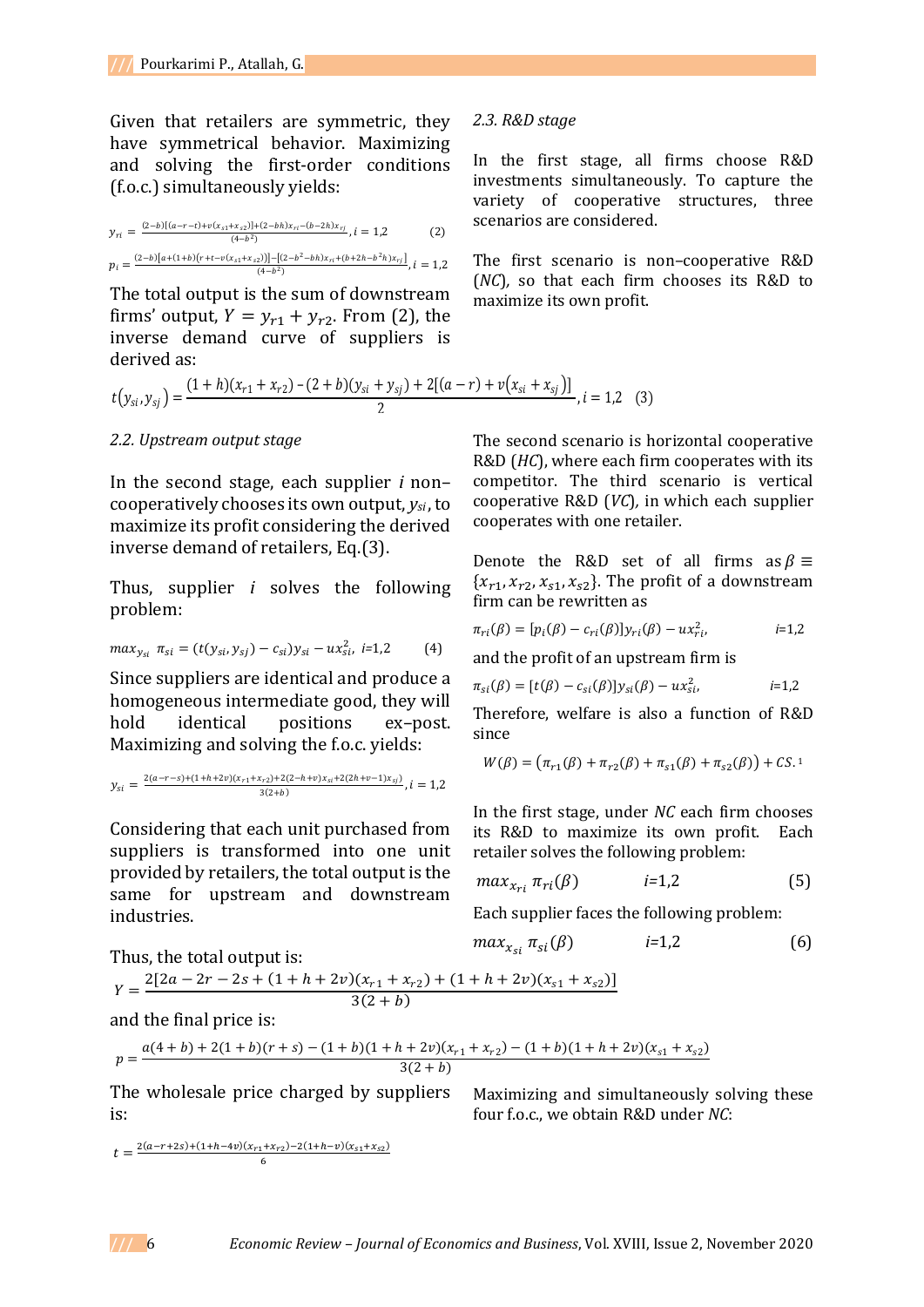$$
\begin{aligned}\n& \chi_{ri}^{NC} = \frac{(a-r-s)[2(5-h+4v)-b(5h+4v-1)]}{(72u-26-2h(8-5h)-9b^3u-68v+4hv-32v^2+b[(h(4+5h)-1)+36u+2v+14hv+8v^2]-2b^2[h^2+9u+h(v-1)-(2+5v+2v^2)]}, i=1,2, \\\\
& \chi_{si}^{NC} = \frac{2(4-b^2)(a-r-s)(2-h+v)}{(72u-26-2h(8-5h)-9b^3u-68v+4hv-32v^2+b[(h(4+5h)-1)+36u+2v+14hv+8v^2]-2b^2[h^2+9u+h(v-1)-(2+5v+2v^2)]}, i=1,2, \end{aligned}
$$

 $(72u-26-2h(8-5h)-9b^3u-68v+4hv-32v^2+b[(h(4+5h)-1)+36u+2v+14hv+8v^2]-2b^2[h^2+9u+h(v-1)-(2+5v+2v^2)]$ 

Under *HC*, competitors choose R&D to maximize joint profits. Thus, in the downstream industry retailers solve

$$
max_{x_{r1}, x_{r2}} (\pi_{r1}(\beta) + \pi_{r2}(\beta)) \tag{7}
$$

and in the upstream industry suppliers solve

$$
max_{x_{S1}, x_{S2}} (\pi_{S1}(\beta) + \pi_{S2}(\beta))
$$
 (8)

Maximizing and simultaneously solving these four f.o.c., we obtain R&D under *HC*:

Retailers benefit from higher *v* due to its cost reduction effect and through access to a greater quantity of inputs.

This encourages retailers to increase output and their demand for the intermediate good, which benefits suppliers as well.  $\frac{\partial c_{ri}(h, v, \beta(h, v))}{\partial v} < 0$ , while  $\frac{\partial \pi_{ri}}{\partial c_{ri}} < 0$  and  $\frac{\partial \pi_{ri}}{\partial y_{ri}} > 0$  *i*=1,2  $\frac{\partial c_{si}(h, v, \beta(h, v))}{\partial v} < 0$ , while  $\frac{\partial \pi_{si}}{\partial c_{si}} < 0$  and  $\frac{\partial \pi_{si}}{\partial y_{si}} > 0$  *i*=1,2

Higher output increases the net benefit of R&D, inducing a further increase in R&D. Higher output is also associated with higher consumer surplus and welfare. Thus, an increase in vertical spillovers increases innovation, output, and welfare. These findings are consistent with those of Atallah (2002); however, he considered only homogeneous

$$
x_{ri}^{HC} = \frac{4(a-r-s)(1+h+2v)}{(9b^2u-8(h+2v)^2-4(2+4h-9u+8v)-2b(h^2-18u+(1+2v)^2+2h(1+2v)))}, i = 1,2
$$
  

$$
x_{si}^{HC} = \frac{2(a-r-s)(1+h+2v)(2+b)}{(9b^2u-8(h+2v)^2-4(2+4h-9u+8v)-2b(h^2-18u+(1+2v)^2+2h(1+2v)))}, i = 1,2
$$

Under *VC*, each retailer cooperates with one supplier. Given that suppliers are identical and produce a homogeneous intermediate good, it is immaterial which retailer cooperates with which supplier. Without loss of generality, let  $r_i$ cooperate with  $s_i$  (*i*=1,2).

$$
max_{x_{ri},x_{si}} (\pi_{ri}(\beta) + \pi_{si}(\beta)), i=1,2
$$
 (9)

Following the maximization of Eq. (9), we obtain R&D under *VC*:

$$
x_{ri}^{VC} = \frac{(a-r-s)[14+b-b^2+h(2-5b-b^2)+2v(8-2b-b^2)]}{72u-34-32h-9b^3u-100v+2(h-16v)(h+2v)+b^2[5+4h-h^2-18u+2v(7+h)+8v^2]+b[1+h(8+7h)+36u+10v+22h v+16v^2]} \quad i=1,2
$$

 = ( − − )(4 − 2)[5 + 2 − ℎ(1 + ) + ( + 4)]  $\frac{1}{72u-34-32h-9b^3u-100v+2(h-16v)(h+2v)+b^2[5+4h-h^2-18u+2v(7+h)+8v^2]+b[1+h(8+7h)+36u+10v+22hv+16v^2]}{1=1,2h^2+2h^3u+2h^4+2h^3u+2h^2u+2h^3u+2h^2u+2h^3u+2h^2u+2h^3u+2h^4u+2h^2u+2h^3u+2h^2u+2h^3u+2h^2u+2h^3u+2h^2u+2h^3u+2h^2u+2h^$ 

### **3. The impacts of spillovers and product differentiation on R&D and welfare**

This section addresses the effects of vertical and horizontal spillovers on innovation, output, and welfare where cooperative structures are varied.<sup>2</sup>

### **Proposition 1.**

*Vertical spillovers increase R&D by all firms, output, and welfare, independently of product substitutability.*

An increase in vertical spillovers reduces the production costs of all firms under any type of cooperation.

## **Proposition 2.**

goods.

*The impact of vertical spillovers on firms' behavior depends on product substitutability and horizontal spillovers. An increase in vertical spillovers increases retailers' innovation less than suppliers' regardless of substitutability. Suppliers and retailers increase their innovation efforts equally under different cooperation settings in response to changes in horizontal spillovers and substitutability.*

Although higher *v* increases R&D by all firms, when final goods are substitutes  $(b > 0)$ , retailers increase R&D less than suppliers. However, firms in both industries tend to increase R&D equally when goods are independent.

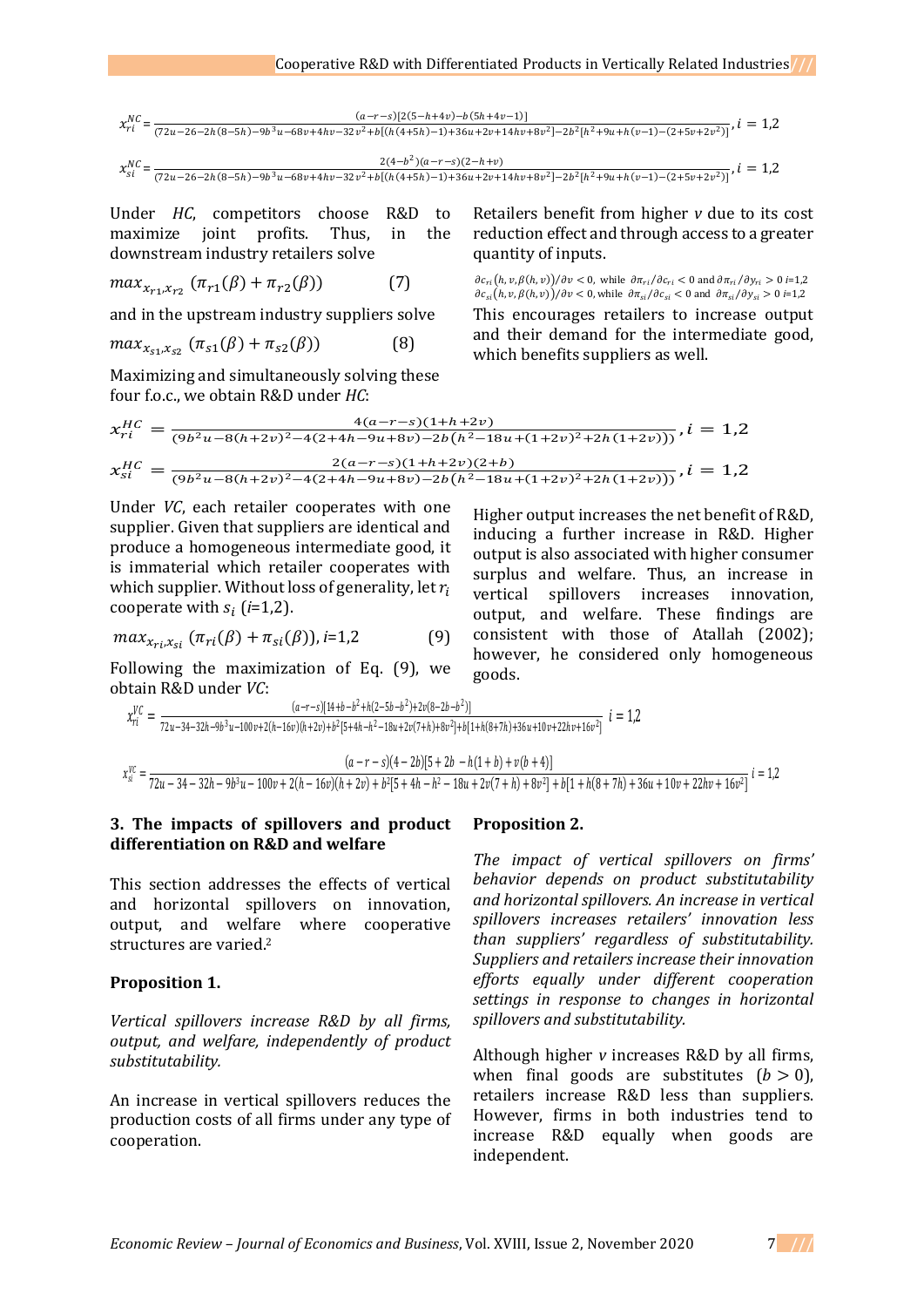As soon as products become imperfect substitutes  $(b > 0)$ , competition between retailers increases, which reduces *p*. Higher *b* changes the position (the intercept and the slope through  $x_{ri}$  and  $x_{si}$ ) of retailers' demand curve. Thus, retailers reduce output, R&D, and their demand for the intermediate good.

Although higher product substitutability reduces the demand for the intermediate good, it increases the wholesale price  $(\partial t(\beta(b))/\partial b > 0)$  which mitigates the negative effect of *b* on suppliers' profit. This reflects the power of suppliers. Indeed, retailers suffer from an increase in *b* more than suppliers. Finally, the sum of the positive effects of higher *v* and the negative effects of *b* on profits induces retailers to increase R&D less than suppliers.

Under *NC* and *VC*, firms are worried about the information leakage to their competitor. When products are independent, retailers may neglect *h*, whereas suppliers providing a homogeneous intermediate good are concerned about the flow of technological information to their competitor. In consequence, when *h* is sufficiently high and goods are independent, an increase in *v* induces retailers and suppliers to increase R&D equally.

Although under *HC* firms internalize *h*, an increase in *v* induces suppliers and retailers to increase R&D equally when goods are independent. Suppliers increase R&D more than retailers when goods are substitutes since *b* has a negative effect on retailers' net benefit of R&D.

- (1) Under any type of cooperation,  $\frac{\partial x_{ri}}{\partial v} < \frac{\partial x_{si}}{\partial v}$ if  $0 < b \leq 1$ .
- (2) Under *NC* and *VC*,  $\frac{\partial x_{ri}}{\partial v} = \frac{\partial x_{si}}{\partial v}$  if  $b = 0$  and  $h = 1$ .

(3) Under *HC*, 
$$
\frac{\partial x_{ri}}{\partial v} = \frac{\partial x_{si}}{\partial v}
$$
 if  $b = 0$ .

$$
\begin{array}{cc}\n\bullet & \theta v & \theta v \\
\hline\n\end{array}
$$
\n
$$
\begin{array}{cc}\n\bullet & \theta v & \theta v \\
\hline\n\end{array}
$$
\n
$$
\begin{array}{cc}\n\bullet & \theta v & \theta v \\
\hline\n\end{array}
$$
\n
$$
\begin{array}{cc}\n\bullet & \theta v & \theta v \\
\hline\n\end{array}
$$

(4) Under *VC*, 
$$
\frac{\partial x_{ri}}{\partial v} = \frac{\partial x_{si}}{\partial v}
$$
 if  $b = 1$ .

Moreover, under *VC* partners internalize *v* which boosts the benefit of its cost reduction effects, inducing suppliers to increase R&D more than retailers when goods are independent or imperfect substitutes.

When both industries produce a homogeneous product, their marginal gain from R&D is equal, thus they increase R&D equally.

# **Proposition 3.**

- *(i) An increase in horizontal spillovers reduces R&D by all firms under NC, and increases R&D by all firms under HC, independent of substitutability. This increases retailers' R&D under VC if products are independent; however, it reduces retailers' R&D when products are substitutes and vertical spillovers are sufficiently low. Suppliers increase R&D if vertical spillovers are high and vice versa if vertical spillovers are sufficiently low, independent of substitutability.*
- *(ii) An increase in horizontal spillovers increases welfare and output under HC and VC, independent of substitutability. This increases welfare and output under NC if products are independent, whereas it reduces them if products are substitutes.*

Under *NC*, an increase in *h* lessens the R&D of all firms. Higher *h* reduces the net benefit of R&D since it reduces the rival's cost. Thus, firms in both industries reduce R&D. The reduction in R&D increases firms' production costs and consequently affects their output and prices.

Additionally, higher *b* boosts competition among retailers, reduces price and induces retailers to reduce output. Ultimately, the sum of these two effects determines output. Higher output is associated with higher consumer surplus and welfare.

Thus, consumer surplus and welfare are reduced when the sum of the effects of *h* and *b* on output is negative; otherwise, they are increased.

Table 1 summarizes the results of Proposition 3.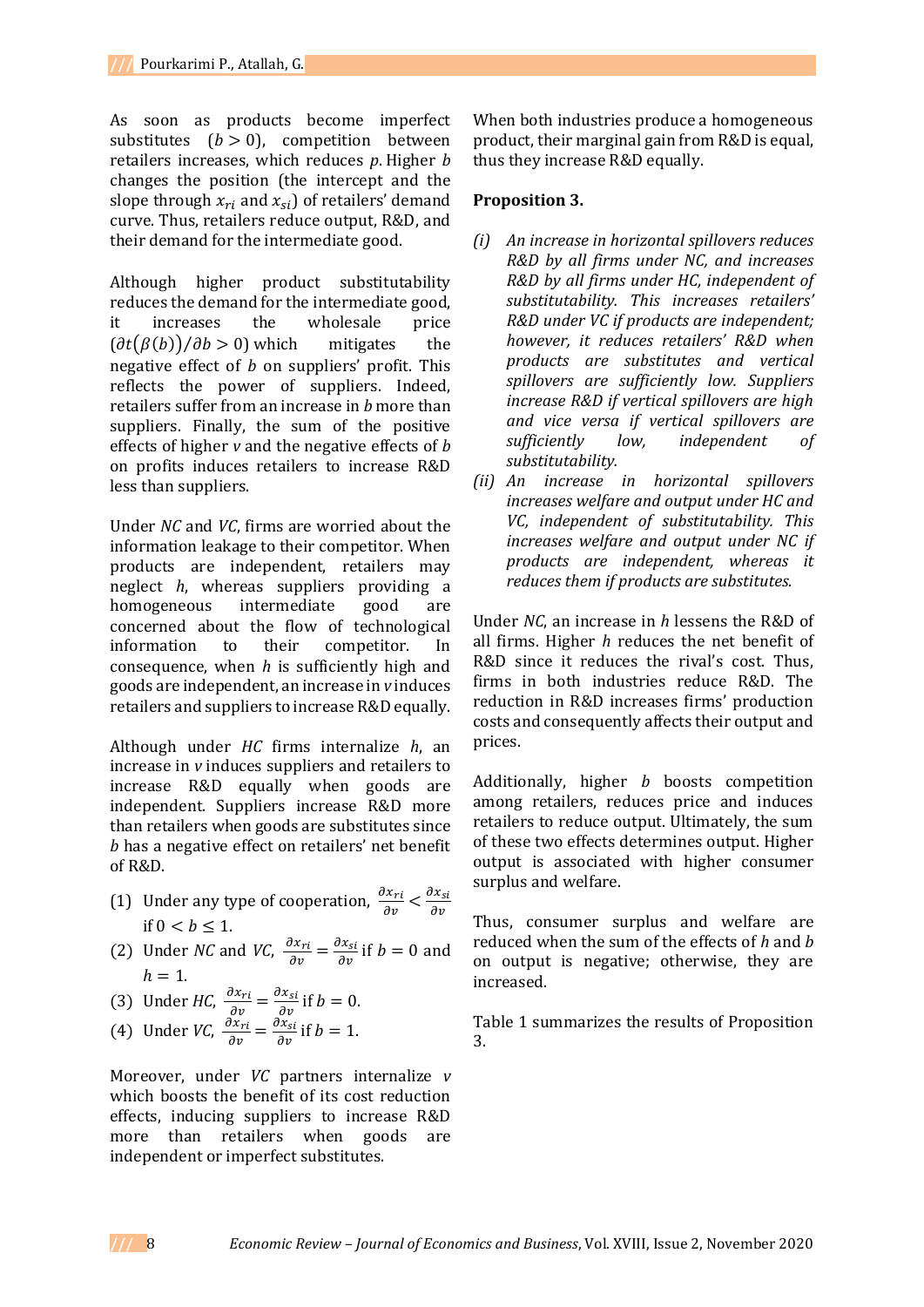|                              | No          | Horizontal  | Vertical                           |
|------------------------------|-------------|-------------|------------------------------------|
|                              | Cooperation | Cooperation | Cooperation                        |
| $\partial x_{ri}/\partial h$ |             |             | $+$ if $b = 0$<br>$\pm$ if $b > 0$ |
| $\partial x_{si}/\partial h$ |             |             |                                    |
| $\partial X/\partial h$      |             |             |                                    |
| $\partial Y/\partial h$      |             |             |                                    |
| $\partial W/\partial h$      |             |             |                                    |

Table 1. *Summary of comparative statics (h)*

Source: Authors' research

Under *HC*, competitors choose R&D to maximize joint profits. Thus, intra–industry firms, internalizing *h*, may not worry about the information leakage to the rival, as they benefit from higher *h* and increase R&D. Higher R&D is associated with lower production cost which induces firms to increase output, boosting consumer surplus and welfare.

Under *VC*, higher *h* reduces the rival's production cost, reducing the net benefit of R&D to the firm. From the perspective of retailers, when goods are independent, the information leakage is negligible. Thus, retailers increase R&D since the private gains from R&D offset the negative effects of higher *h*. As *b* increases, competition among retailers becomes intense and the negative effect of outgoing information to the rival dominates the positive effect of incoming spillovers, which induces retailers to reduce R&D when *h* is high and *v* is low.

However, retailers increase R&D when *v* is high enough to mitigate the negative impact of *h*. An increase in *h* affects suppliers significantly since they produce a homogeneous input and are concerned about the information leakage to their competitor.

Thus, suppliers increase R&D when *v* is high enough to mitigate the negative effects of *h;*  otherwise, they reduce R&D. *VC* internalizes *v* which boosts its cost reduction effects, offsets the sum of the effects of higher *h* and *b* on output, and thereby induces firms to increase output, boosting consumer surplus and welfare.

#### **Proposition 4.**

*The impact of horizontal spillovers on firms' behavior depends on horizontal spillovers and product substitutability.*

Although higher *h* decreases R&D in both industries under *NC*, when final goods are independent, retailers decrease R&D less than suppliers. This result shows that suppliers producing a homogeneous good are worried about the information leakage to their competitor, while retailers providing independent products are not concerned about higher *h*.

Although profits are negatively affected by *b*, the effects on retailers' profits (through lower output and higher *t*) are higher than the effects on suppliers' profits (through lower demand, but higher *t*). Thus, higher *h* reduces retailers' profit more than suppliers' and induces retailers to reduce R&D more than suppliers when goods are substitutes. Under *NC*:

$$
(1) \qquad \left|\frac{\partial x_{ri}}{\partial h}\right| < \left|\frac{\partial x_{si}}{\partial h}\right| \text{ if } b = 0
$$

(2) 
$$
\left|\frac{\partial x_{ri}}{\partial h}\right| > \left|\frac{\partial x_{si}}{\partial h}\right| \text{ if } h > 0.
$$

Under *HC*, higher *h* increases R&D by all firms. Competitors internalize *h* and benefit from it. When final goods are independent, suppliers and retailers increase R&D equally since their marginal benefit from R&D is equal. However, as *b* increases, suppliers increase R&D more than retailers. This result reflects the sum of the effects of *b* and *h* along with the effects of cooperative structures on firms' behavior.

Although higher *h* increases firms' benefit through its cost reduction effect (under *HC*), higher *b* reduces firms' net benefit of R&D. Although the sum of the effects of *h* and *b* on firms' profits is positive, the effects on suppliers' profits are higher than on retailers' profits. Thus, when goods are substitutes, suppliers increase R&D more than retailers. Under *HC*:

(1) 
$$
\frac{\partial x_{ri}}{\partial h} = \frac{\partial x_{si}}{\partial h} \text{ if } b = 0
$$
  
(2) 
$$
\frac{\partial x_{ri}}{\partial h} < \frac{\partial x_{si}}{\partial h} \text{ if } b > 0.
$$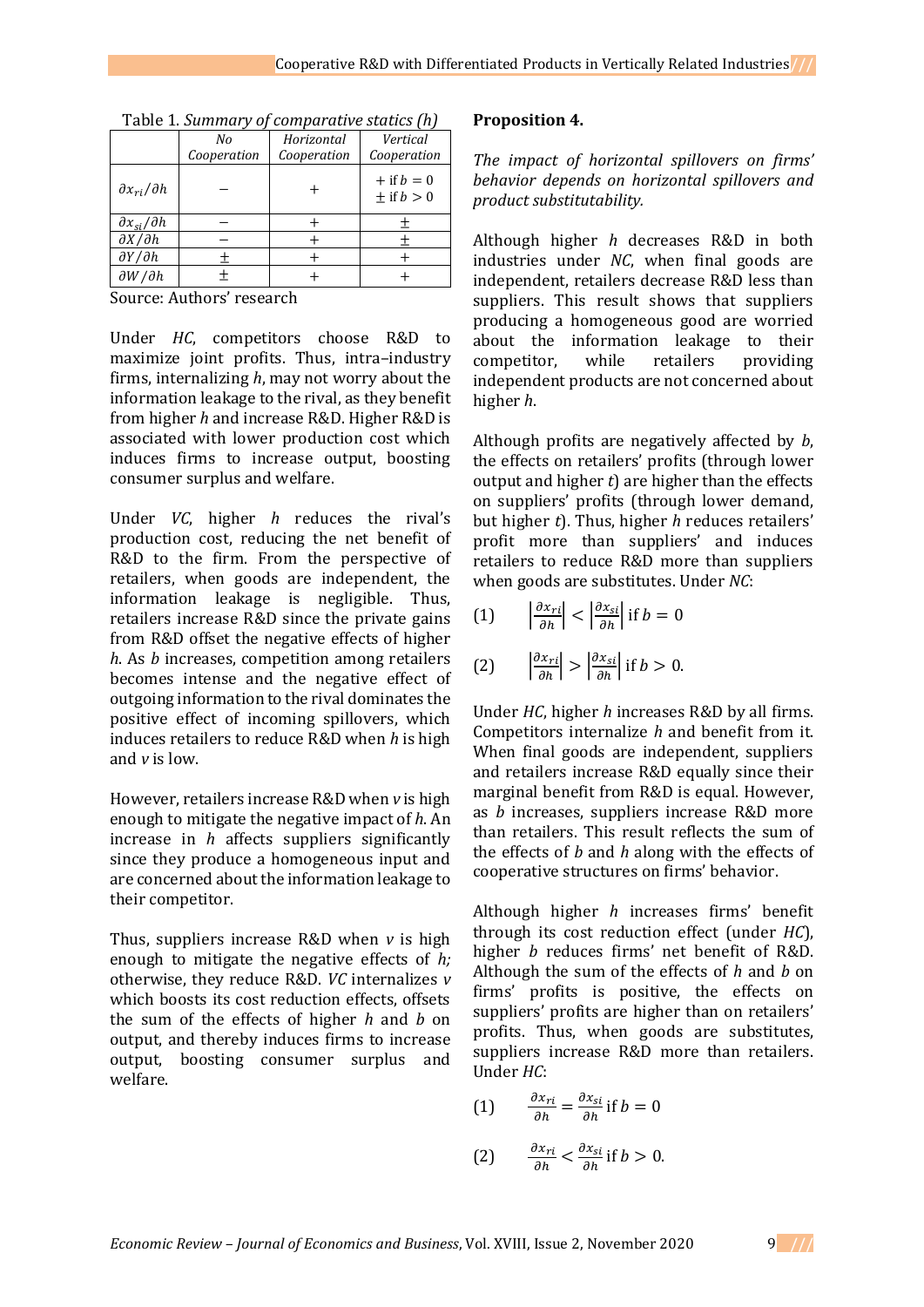Under *VC,* retailers and suppliers internalize *v*. Internalizing *v* mitigates the negative effects of *h* on firms' marginal profit of R&D. When goods are independent, retailers are not concerned about *h*. Thus, an increase in *h* induces retailers to increase R&D.

Suppliers providing a homogeneous input are worried about the information leakage to their competitor*.* Therefore, suppliers increase R&D only if *h* is sufficiently low and *v* is high enough; otherwise, they reduce it.

When goods are imperfect substitutes, competition among retailers is severe which affects retailers' output, and thereby affects suppliers. Suppliers providing a homogeneous input are worried about the flow of spillovers to their competitor. Indeed, an increase in *h* reinforces these effects, such that suppliers reduce R&D when *v* is not high enough to mitigate the negative effect of *h*. As a result, an increase in *h* induces retailers to increase R&D more than suppliers when goods are imperfect substitutes.

When goods are homogeneous, inter–industry firms' net benefits of R&D are equal, and thereby higher *h* induces them to increase (decrease) R&D equally when *h* is low (high) and *v* is high (low) enough. Under *VC*:

(1)  $\frac{\partial x_{ri}}{\partial h} > \frac{\partial x_{si}}{\partial h}$  $\frac{\partial X_{si}}{\partial h}$  if  $b = 0, h$  is sufficiently low and *v* is high enough; otherwise,  $\frac{\partial x_{si}}{\partial h} < 0$ .

| (2) | $\partial x_{ri}$ .<br>$>\frac{\partial x_{si}}{\partial x_{i}}$ if $b>0$ .<br>$\partial h$<br>дh. |
|-----|----------------------------------------------------------------------------------------------------|
| (2) | $\partial x_{si}$ : $\mathbf{r}_h$ -<br>$\partial x_{ri}$                                          |

(3)  $\frac{\partial x_{ri}}{\partial h} = \frac{\partial x_{si}}{\partial h}$  $\frac{\partial x_{si}}{\partial h}$  if  $b = 1$ .

### **4. Comparison of cooperative structures**

In this section, cooperation settings are compared in terms of R&D and profitability. This comparison is essential to determine the appropriate choices of R&D cooperation with respect to associated technological improvement, profit, and welfare.

This comparison helps firms to decide to cooperate with whom if they choose to cooperate. This also helps the regulator to introduce policies to encourage firms to participate in a cooperative setting associated with higher innovation and welfare.

### **Proposition 5.**

*The ranking of cooperation settings in terms of R&D depends on product substitutability and spillovers*.

- $(K_{VC} = X_{HC}) > K_{NC}$  *iff*  $h = 1$ *, independent of substitutability.*
- *(ii)*  $X_{VC} > X_{NC} > X_{HC}$  *if h is sufficiently low; otherwise*  $X_{VC} > X_{HC} > X_{NC}$ . The results *are independent of substitutability.*

Although ranking cooperation settings in terms of R&D requires numerical parameter values, the same results are attainable by an analytical study of the signs and magnitudes of competitive externalities internalized by each cooperative structure. Internalizing the effect of a firm's R&D on the profit of other firms is the key to this analysis.

Horizontal competitive externalities (*HCEs*) 3 represent the marginal effect of a firm's R&D on its competitor's profit  $(HCE_{ri} = \partial \pi_{ri}(\beta)/\partial x_{ri}$ ,  $HCE_{si} = \partial \pi_{si}(\beta) / \partial x_{si}$ , *i* = 1,2). *HCEs* are positive (negative) when an increase in R&D by a firm increases (decreases) the competitor's profit. Moreover, an increase in R&D by a firm increases (decreases) its competitor's profit when *h* is high (low). *HCE*<sup>*ri*</sup> is negative if  $(10 +$  $(b)h + (8 - 4b)v - (2 + 5b) < 0$  and *HCE*<sub>*si*</sub> is negative if  $(2h + v - 1) < 0$ .

Although *h* and *v* have positive effects on *HCEs*, product substitutability negatively affects them. The effect of *b* on *HCEri* is stronger than its effect on *HCEsi*. Comparing industries' *HCEs* shows that *HCEsi > HCEri*, and the difference decreases with *b*. *HC* internalizes *HCEs*.

Vertical competitive externalities (*VCEs*) 4 represent the marginal effect of a firm's R&D on the profits of firms in the other industry  $(VCE_{ri} = \partial \pi_{ri}(\beta)/\partial x_{si},$  *VCE*<sub>*si*</sub> =  $\partial \pi_{si}(\beta)/\partial x_{ri}$ ,  $i = 1,2$ ).

This externality is positive, given that the higher R&D of a firm increases the benefits of its supplier (customer). Product substitutability has a negative effect on *VCEs.*

The effect on *VCEri* is stronger than on *VCEsi*. Comparing industries' *VCEs* shows that  $VCE_s =$ *VCEri* when goods are independent; otherwise *VCEsi > VCEri*. Comparing *HCEs* and *VCEs* shows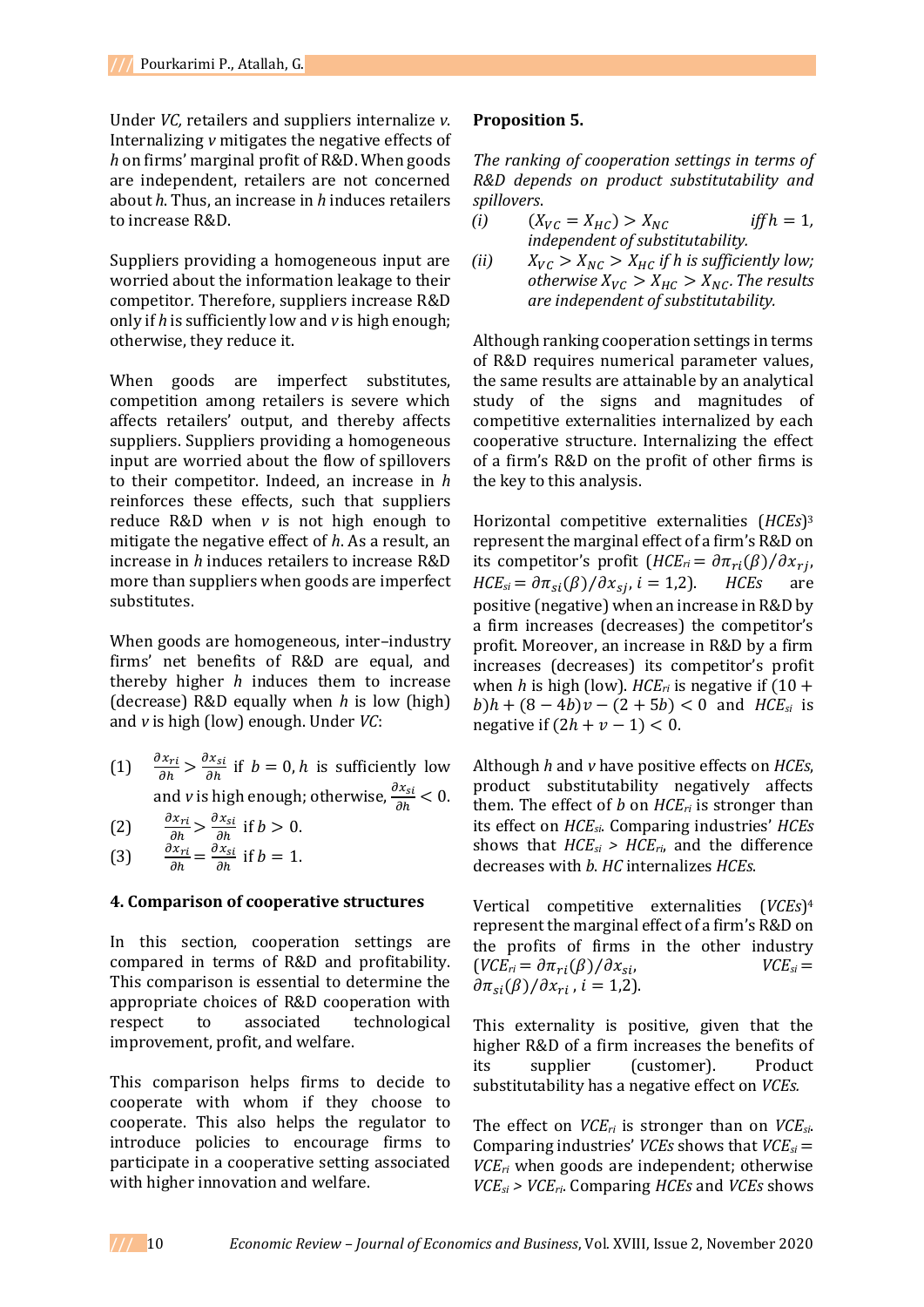that *VCEs*  $\geq$  *HCEs*, such that they are equal when  $h = 1$ .

In consequence, internalizing a positive externality boosts R&D, whereas internalizing a negative externality reduces R&D. Thus, the cooperation setting which internalizes greater positive competitive externalities yields higher R&D.

The first part of Proposition 5 states that  $(X_{VC} = X_{HC}) > X_{NC}$  if and only if  $h = 1$ . *VC* internalizes *VCEs* which are positive and increase R&D. No externality is internalized by *NC*. Thus, *VC* yields higher R&D than *NC*. *HC* internalizes *HCEs* which may be positive or negative. If and only if  $h = 1$ , then  $VCEs = HCEs$ , and thereby, *VC* and *HC* yield the same R&D level. However, *VC* yields higher R&D than *HC* if  $h < 1$ . Ultimately, comparing these settings shows that  $(X_{VC} = X_{HC}) > X_{NC}$  if  $h = 1$ .

Part *ii* of Proposition 5 states that  $X_{VC} > X_{NC} >$  $X_{HC}$  when spillovers are low. Obviously, *VC* yields the highest R&D by internalizing the positive *VCEs* for any values of *h* and *v*. Comparing *NC* and *HC,* we note that *NC* internalizes no externalities and *HC* internalizes *HCEs* which can be positive or negative. When *h* is sufficiently low, *HCEs* are negative. Internalizing these negative externalities reduces joint profits and induces firms to decrease R&D.

Therefore, when *h* is sufficiently low *NC* yields higher R&D and  $X_{VC} > X_{NC} > X_{HC}$ . When *h* is high, its externalities are positive. These positive *HCEs* are still less than the positive *VCEs* for any value of the parameters. Internalizing the positive *HCEs* induces the competitor to increase its R&D and yields  $X_{VC} > X_{HC} > X_{NC}$ . Higher R&D is associated with higher output, which reflects a higher value of cost reduction. Thus, we conclude that the same ranking is observed for welfare.

Moreover, higher *b* reduces competitive externalities and increases the required threshold of spillovers<sup>5</sup> to turn *HCEs* positive. Note that *VCEs* are positive and larger than *HCEs*. Thus, higher *b* has no significant effect on the ranking of cooperation settings in terms of R&D and just influences the required threshold of *h* and *v* to keep the ranking unchanged.

Now, the question arises whether firms tend to cooperate vertically voluntarily. Is *VC* associated with the highest profit for all firms? To answer these questions, we study the ranking of cooperation settings in terms of profitability.

## **Proposition 6.**

- (*i*) If products are independent:  $\pi_{ri}^{VC} > \pi_{ri}^{NC} >$  $\pi_{ri}^{HC}$  when  $h = 0$  and  $v = 0$ ;  $\pi_{ri}^{VC} > \pi_{ri}^{HC} >$  $\pi_{ri}^{NC}$  when  $0 \le h < 1$  and  $v > 0$ ; ( $\pi_{ri}^{VC} =$  $\pi_{ri}^{HC}$ ) >  $\pi_{ri}^{NC}$  when  $h=1$ .
- (*ii*) If products are imperfect substitutes:  $\pi_{ri}^{NC}$  >  $\pi_{ri}^{VC} > \pi_{ri}^{HC}$  when  $h = 0$  and  $v = 0$ ;  $\pi_{ri}^{VC} > 0$  $\pi_{ri}^{HC} > \pi_{ri}^{NC}$  when  $h = 0$  and  $v = 1$ ;  $\pi_{ri}^{HC} >$  $\pi_{ri}^{VC} > \pi_{ri}^{NC}$  when  $h = 1$  and  $v = 0$ .
- (iii) If products are homogeneous:  $\pi_{ri}^{HC}$  >  $\pi_{ri}^{NC} > \pi_{ri}^{VC}$  when  $h = 0$  and  $v = 0$ ;  $\pi_{ri}^{VC} > 0$  $\pi_{ri}^{HC} > \pi_{ri}^{NC}$  when  $h = 0$  and  $v = 1$ ;  $\pi_{ri}^{HC} >$  $\pi_{ri}^{VC} > \pi_{ri}^{NC}$  when  $h = 1$  and  $v = 0$ .

The analytical results to rank the cooperation settings in terms of profitability are attained by focusing on the impact of *h*, *v*, and *b* on R&D along with the effects of internalized competitive externalities on profit.

The comparison rests on the signs and magnitudes of *h*, *v*, and *b* as well as *HCEs* and *VCEs*. Although firms benefit from spillovers through their cost reduction effects, this benefit is substantial when they are large, such that the incoming spillovers dominate the outgoing technological information.

Additionally, higher *b* boosts competition among retailers, negatively affects market demand and reduces retailers' profits.

Part *i* of Proposition 6 states that retailers' profit producing independent goods is ranked as  $\pi_{ri}^{VC} > \pi_{ri}^{NC} > \pi_{ri}^{HC}$  if  $h = v = 0$ .

When products are independent, retailers are not concerned about the information leakage to their competitor and increase R&D to benefit from its cost reduction effect. Note that *VCEri* is positive, whereas  $HCE_{ri}$  is negative when  $h =$  $v = 0$ .

Indeed, suppliers providing a homogeneous input are highly sensitive to their rivals'

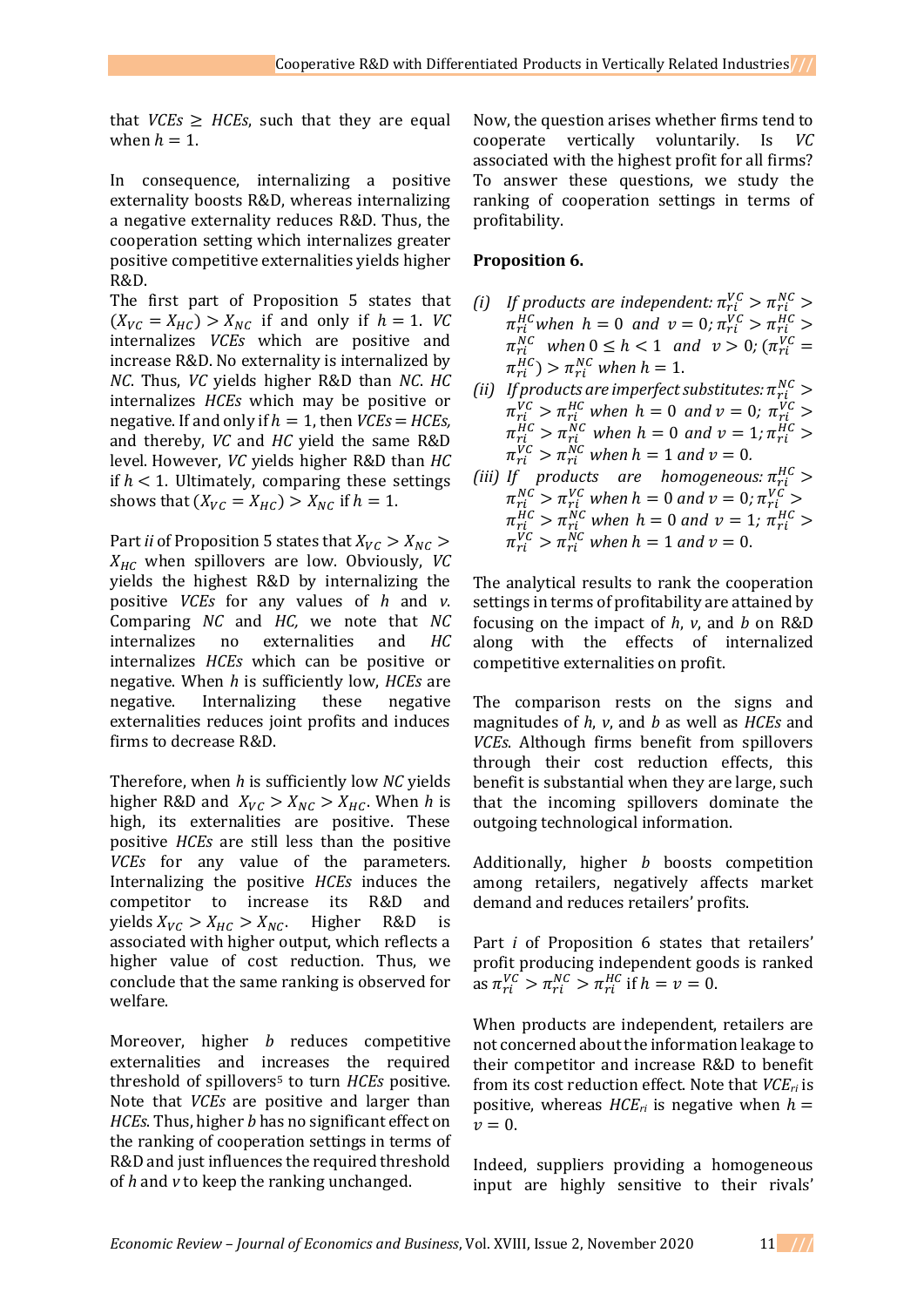spillovers. When  $h = 0$ , suppliers increase R&D, which benefits retailers through the positive *VCEri*. Thus, retailers benefit from *VC*, whereas they suffer from *HC*, internalizing the negative *HCEri*. *NC* internalizes no externality. Thus,  $\pi_{ri}^{VC} > \pi_{ri}^{NC} > \pi_{ri}^{HC}$ . As spillovers increase, *HCEri* turns positive, yet *VCEri > HCEri*. Thus,  $\pi_{ri}^{VC} > \pi_{ri}^{HC} > \pi_{ri}^{NC}$ . Moreover,  $HCE_{ri}$  = *VCE*<sub>*ri*</sub> when  $h = 1$  which results in  $\pi_{ri}^{VC} =$  $\pi_{ri}^{HC} > \pi_{ri}^{NC}.$ 

Part *ii* of Proposition 6 states that  $\pi_{ri}^{NC} > \pi_{ri}^{VC} > 1$  $\pi_{ri}^{HC}$  when products are imperfect substitutes and  $h = v = 0$ . When products are substitutes, competition among retailers is strong. Thus, retailers reduce output and demand of the intermediate good which reduces suppliers' profit and R&D. Thus, *VC* may lead to over– investment. Indeed, *HCEri* is negative when spillovers are low, and thereby leads firms to under–invest. Although *VC* yields higher profit than *HC*, the highest profit is attained by *NC* internalizing no externality since *NC* prevents retailers from over–investing, which may occur under *VC*. Thus,  $\pi_{ri}^{NC} > \pi_{ri}^{VC} > \pi_{ri}^{HC}$ . Higher *v* benefits firms and mitigates the negative effects of *b* on profit.

When  $v = 1$ , firms benefit from R&D activities of one another and increase R&D which turns *HCEri* positive, such that *VCEri > HCEri*. Moreover, *HCEri* is positive up to the point where  $b \leq 2/3$  if  $h = 0$  and thereby,  $\pi_{ri}^{VC} >$  $\pi_{ri}^{HC} > \pi_{ri}^{NC}$ . When  $h = 1$  and *v* is sufficiently low, retailers gain higher profit by internalizing *HCEri* than by internalizing *VCEri,* since *HCEri > VCE*<sup>*ri*</sup> up to the point where  $b \leq 2/3$ , and thereby  $\pi_{ri}^{HC} > \pi_{ri}^{VC} > \pi_{ri}^{NC}$ .

Part *iii* of Proposition 6 states that  $\pi_{ri}^{HC}$  >  $\pi_{ri}^{NC} > \pi_{ri}^{VC}$  when goods are homogeneous and  $h = v = 0$ . When goods are homogeneous, competition among retailers is intense, which induces retailers to reduce output and demand of the intermediate good, which reduces suppliers' profit and R&D. In this context, *VC* may lead to over–investment. *NC* may also lead them to over–invest due to strong competition; however, *VC* is associated with a greater over– investment which reduces retailers' profits. *HC* internalizes the negative *HCEri* which is mitigated by *b* when products are homogeneous. Thus, retailers benefit from *HC* since it prevents them from over–investing. Comparing the settings shows that  $\pi_{ri}^{HC}$  >  $\pi_{ri}^{NC} > \pi_{ri}^{VC}$ . When  $v = 1$ , internalizing *v* reinforces its positive effects, increasing the net benefit of R&D to all firms. Thus, *VC* is more profitable to both industries since *VCEri > HCEri* and thus  $\pi_{ri}^{VC} > \pi_{ri}^{HC} > \pi_{ri}^{NC}$ .

Proposition 6 shows that retailers attain the highest profit under *VC* when goods are independent and spillovers are sufficiently low. Higher *b* affects firms' R&D due to its effects on output. Higher *b* mitigates the effects of horizontal competitive externalities. *NC* is associated with higher profits by preventing retailers from over–investing when goods are imperfect substitutes and spillovers are sufficiently low. Furthermore, *NC* and *VC* may induce retailers to over–invest when products are homogeneous and spillovers are sufficiently low. In this case, retailers gain higher profit under *HC*. The negative effects of over–investing on retailers' profit more than offset the gains associated with the cost reduction effects of R&D. *VC* leads retailers to the highest profit when *v* is high enough.

Now, consider the profit of suppliers providing a homogeneous intermediate good. Although higher *b* reduces the demand of the intermediate good, it increases the wholesale price which reflects the power of suppliers.

### **Proposition 7.**

- *(i)* If goods are independent:  $\pi_{si}^{HC} > \pi_{si}^{NC} >$  $\pi_{si}^{VC}$  when  $h = 0$  and  $v = 0$ ;  $\pi_{si}^{VC} > \pi_{si}^{HC} >$  $\pi_{si}^{NC}$  when  $h = 0$  and  $v = 1$ ;  $(\pi_{si}^{VC} = \pi_{si}^{HC}) >$  $\pi_{si}^{NC}$  when  $h = 1$ .
- (*ii*) If goods are imperfect substitutes:  $\pi_{si}^{NC}$  >  $\pi_{si}^{VC} > \pi_{si}^{HC}$  when  $h = 0$  and  $v = 0$ ; *otherwise,*  $\pi_{si}^{VC} > \pi_{si}^{HC} > \pi_{si}^{NC}$ *.*
- (iii) If goods are homogeneous:  $\pi_{si}^{VC} > \pi_{si}^{NC} >$  $\pi_{si}^{HC}$  when  $h = 0$  and  $v = 0$ ; *otherwise,*  $\pi_{si}^{VC} > \pi_{si}^{HC} > \pi_{si}^{NC}$ .

Part *i* of Proposition 7 states that  $\pi_{si}^{HC} > \pi_{si}^{NC} >$  $\pi_{si}^{VC}$  when final products are independent and spillovers are sufficiently low. In this case, suppliers benefit from higher demand and have enough incentive to increase R&D when *h* is sufficiently low. Retailers also increase R&D.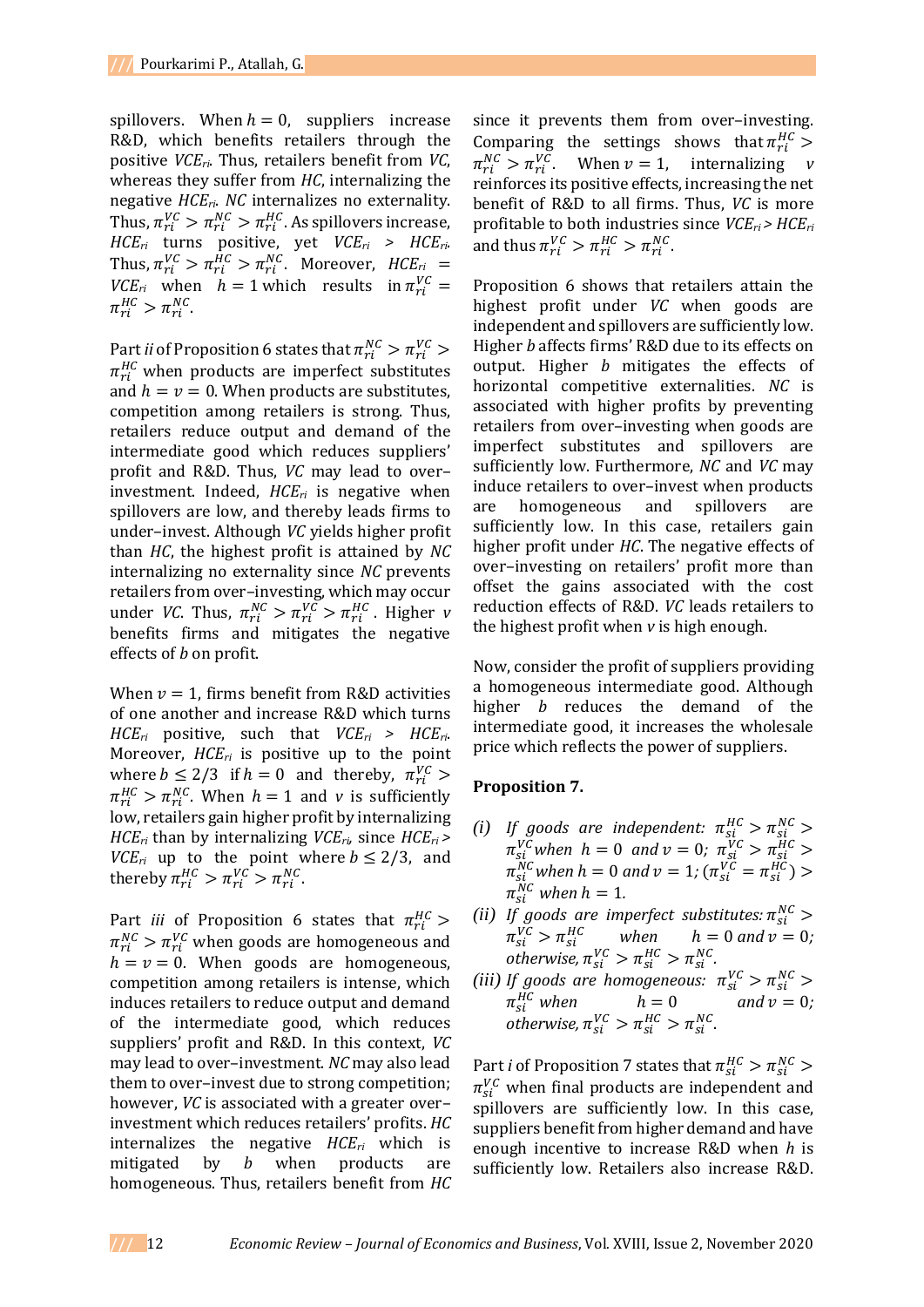Although  $HCE_{si}$  is negative when  $h = 0$ , suppliers benefit from internalizing these negative *HCEsi* since it mitigates suppliers' concerns about the flow of spillovers to the competitor, and prevents them from over– investing. This result shows that *VC* may induce suppliers to over–invest, which reduces profits. Although *NC* internalizes no externality, suppliers benefit from *NC* since it also prevents them from over–investing.

The over–investment under *VC* is stronger than under *NC*. Thus,  $\pi_{si}^{HC} > \pi_{si}^{NC} > \pi_{si}^{VC}$ . As *v* increases, yet *h* is sufficiently low, firms increase R&D further. Additionally, when  $v =$ 1, firms benefit from internalizing *VCEsi* which reinforces the cost reduction effects of *v*. Vertical spillovers also mitigate the negative *HCE*<sub>*si*</sub>, such that  $\pi_{si}^{VC} > \pi_{si}^{HC} > \pi_{si}^{NC}$ . Ultimately,  $HCE_{si}$  =  $VCE_{si}$  when  $h = 1$  which results in  $\pi_{si}^{VC} = \pi_{si}^{HC} > \pi_{si}^{NC}$ .

Part *ii* of Proposition 7 states that  $\pi_{si}^{NC} > \pi_{si}^{VC} > 1$  $\pi_{si}^{HC}$  when products are imperfect substitutes and  $h = v = 0$ . When products are substitutes, competition among retailers is strong. Thus, retailers reduce output which reduces suppliers' output as well. These effects reduce firms' incentive to increase R&D and thereby, *VC* leads firms to over–invest. Furthermore, *HCEsi* is negative due to the low spillovers.

Internalizing these negative competitive externalities leads suppliers to under–invest, which reduces their profit. In this case, *VC* yields higher profit than *HC*, while *NC* internalizing no externality yields the highest profit to suppliers since *NC* prevents them from over–investing and (or) under–investing. Thus,  $\pi_{si}^{NC} > \pi_{si}^{VC} > \pi_{si}^{HC}.$ 

Higher *h* and *v* increase the net benefit of R&D, more than offset the effects of *b* on profit, and positively affect firms' incentive to increase R&D. Thus,  $\pi_{si}^{VC} > \pi_{si}^{HC} > \pi_{si}^{NC}$  when spillovers are high enough.

Part *iii* of Proposition 7 states that  $\pi_{si}^{VC}$  >  $\pi_{si}^{NC} > \pi_{si}^{HC}$  when products are homogeneous and  $h = v = 0$ . When products are homogeneous, competition among firms is intense. This reduces firms' incentive to increase R&D. *NC* internalizes no externality,

yet boosts competition and induces suppliers to over–invest. *HC* internalizes the negative *HCEsi*, inducing suppliers to under–invest. *HC* reduces suppliers' profit (by under–investing) more than *NC* does (by over–investing). In this case, *VC* prevents suppliers from the overinvestment associated with *NC* and thereby, suppliers attain the highest profit under *VC*. Thus,  $\pi_{si}^{VC} > \pi_{si}^{NC} > \pi_{si}^{HC}$ . As spillovers increase, firms have enough incentive to increase R&D, *HCEsi* turns positive and  $\pi_{si}^{VC} > \pi_{si}^{HC} > \pi_{si}^{NC}$ .

Proposition 7 shows that when goods are independent and spillovers are sufficiently low, *VC* leads suppliers to over–invest. To avoid over–investing, suppliers tend to *HC*. However, *HC* leads suppliers to under–invest when products are imperfect substitutes, yet spillovers are sufficiently low. These results reflect the effects of *b* on firms' R&D. *VC* yields the highest profit for suppliers when products are homogeneous.

Choosing an appropriate cooperative setting under different levels of spillovers and product substitutability is critical to profit maximizing firms to choose the adequate innovation efforts.

## **5. Conclusion**

This paper aims to study the impact of cooperative R&D on innovation, welfare, and profitability in vertically related industries where products are differentiated, with horizontal and vertical spillovers. A twoindustry framework is considered, where upstream firms produce a homogeneous intermediate good and sell it to downstream firms, which produce differentiated products.

Although vertical spillovers increase R&D, horizontal spillovers may increase or decrease it. Inter–industry firms benefit from higher innovation efforts of one another. The impact of horizontal spillovers on R&D depends on the cooperative structure, horizontal and vertical spillovers, and product substitutability.

Retailers and suppliers respond differently to a change in spillovers and product substitutability. Although higher product differentiation mitigates retailers' concerns

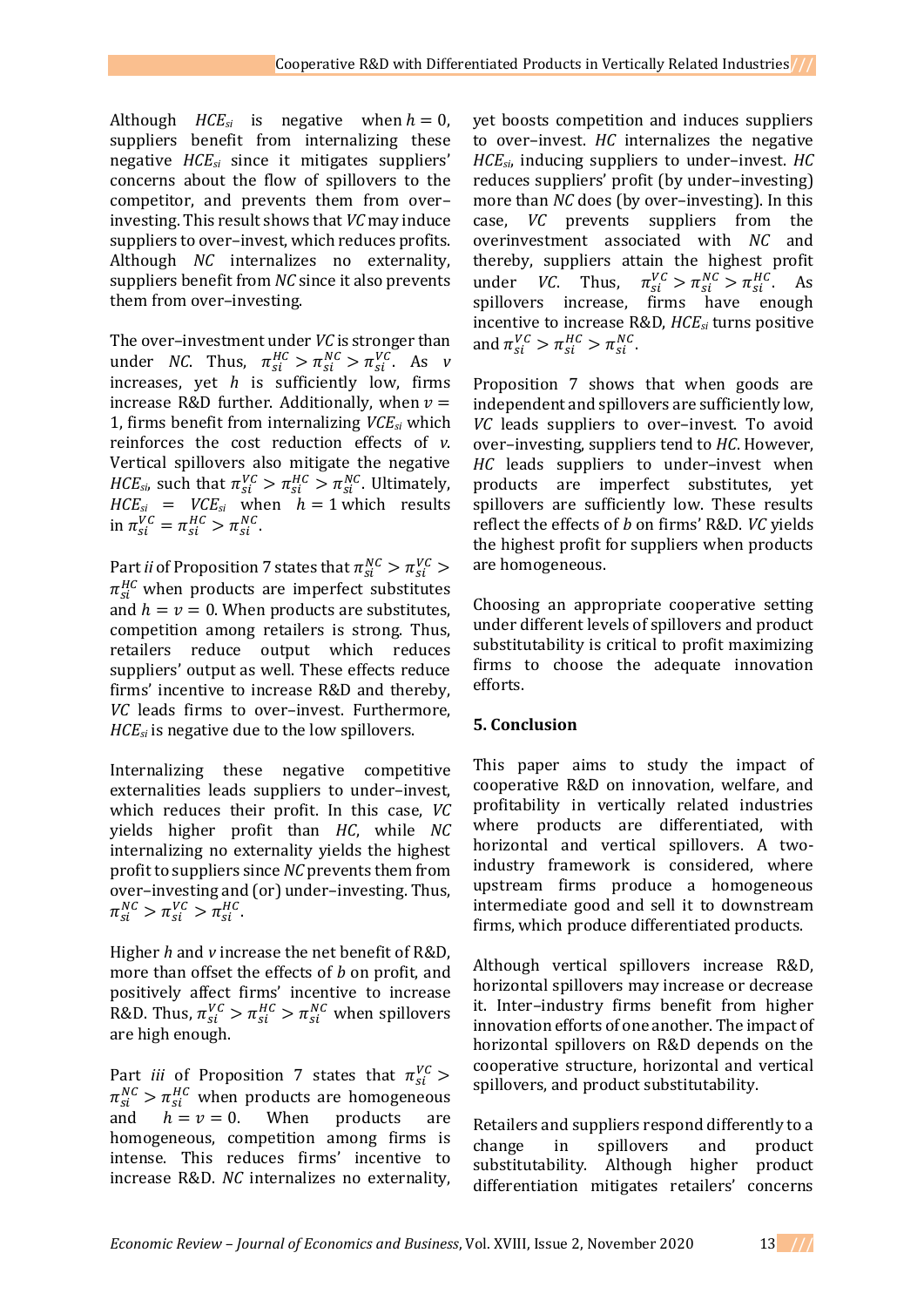about horizontal spillovers, it has no significant effect on suppliers.

Higher product substitutability increases competition among retailers, affects the position of the demand curve, inducing retailers to reduce output and the demand of the intermediate good. Although the reduction in demand affects suppliers' net benefit of R&D, the power of suppliers mitigates this effect by increasing the wholesale price.

Comparing cooperative settings in terms of R&D shows that *VC* dominates. When horizontal spillovers are perfect, *HC* and *VC* yield the same R&D level. The second-best cooperation setting in terms of R&D and welfare is non–cooperative R&D if spillovers are sufficiently low; otherwise, *HC* is the second best. *HC* decreases R&D and welfare when spillovers are sufficiently low. This result does not necessarily hold when one of the spillovers is high.

The ranking of cooperation settings rests on the sign and magnitudes of competitive externalities, spillovers, and product substitutability. Product substitutability affects the required threshold of spillovers. Higher product differentiation yields higher output and R&D by all firms under any type of cooperation.

An important question that arises in the study of cooperation settings is their relative importance to firms' decisions. Cooperation settings were compared in terms of profitability. It was shown that profitability is affected by the sign and magnitudes of competitive externalities, product substitutability, as well as horizontal and vertical spillovers.

The result indicates that retailers and suppliers have no common interest to voluntarily form *VC*. Although suppliers gain the highest profit under *VC* when final goods are homogeneous, retailers attain the highest profit under *VC* only if vertical spillovers are sufficiently high. Moreover, *VC* may induce firms to over–invest, which reduces profits.

The study of cooperative R&D and of protecting innovation is certainly important for

technology policy issues. Drawing policy recommendations requires prudence since it deals with many practical issues like asymmetric information between firms and regulators. However, the model suggests some considerations on R&D policy with respect to the incentives of cooperation settings' perspective.

The model suggests that the selection of cooperation settings and incentives to cooperate is imperative to the analysis of R&D. The regulator should favor policies to encourage *VC*, since it is associated with the highest levels of innovation and welfare. The optimal policy varies based on spillovers and product substitutability.

The model has many possible extensions. The importance of differentiating between outgoing technical knowledge and incoming technological information has not been addressed. It was assumed that the flow of horizontal (vertical) spillovers between firms in both industries is the same. In the real world, absorptive capacity, the pace and scope of technological change, and communication channels are different among firms (industries), which leads to different levels of spillovers.

Moreover, downstream firms dealing with the final consumer may bear more vertical spillovers, whereas upstream firms providing a homogeneous intermediate good may develop more horizontal spillovers. This, in turn, may affect the symmetry of horizontal and vertical spillovers.

### **References**

- 1. Adams, J.D. & Mircea, M. (2004) R&D Sourcing, Joint Ventures and Innovation: A Multiple Indicators Approach. Working Paper 10474, NBER.
- 2. Atallah, G. (2002) Vertical R&D Spillovers, Cooperation, Market Structure, and Innovation. *Economics of Innovation and New Technology.* 11(3), pp. 179–209.
- 3. Aschhoff, B. & Schmidt, T. (2008) Empirical Evidence on the Success of R&D Cooperation–Happy Together? *Review of Industrial Organization.* 33(1), pp. 41–62.

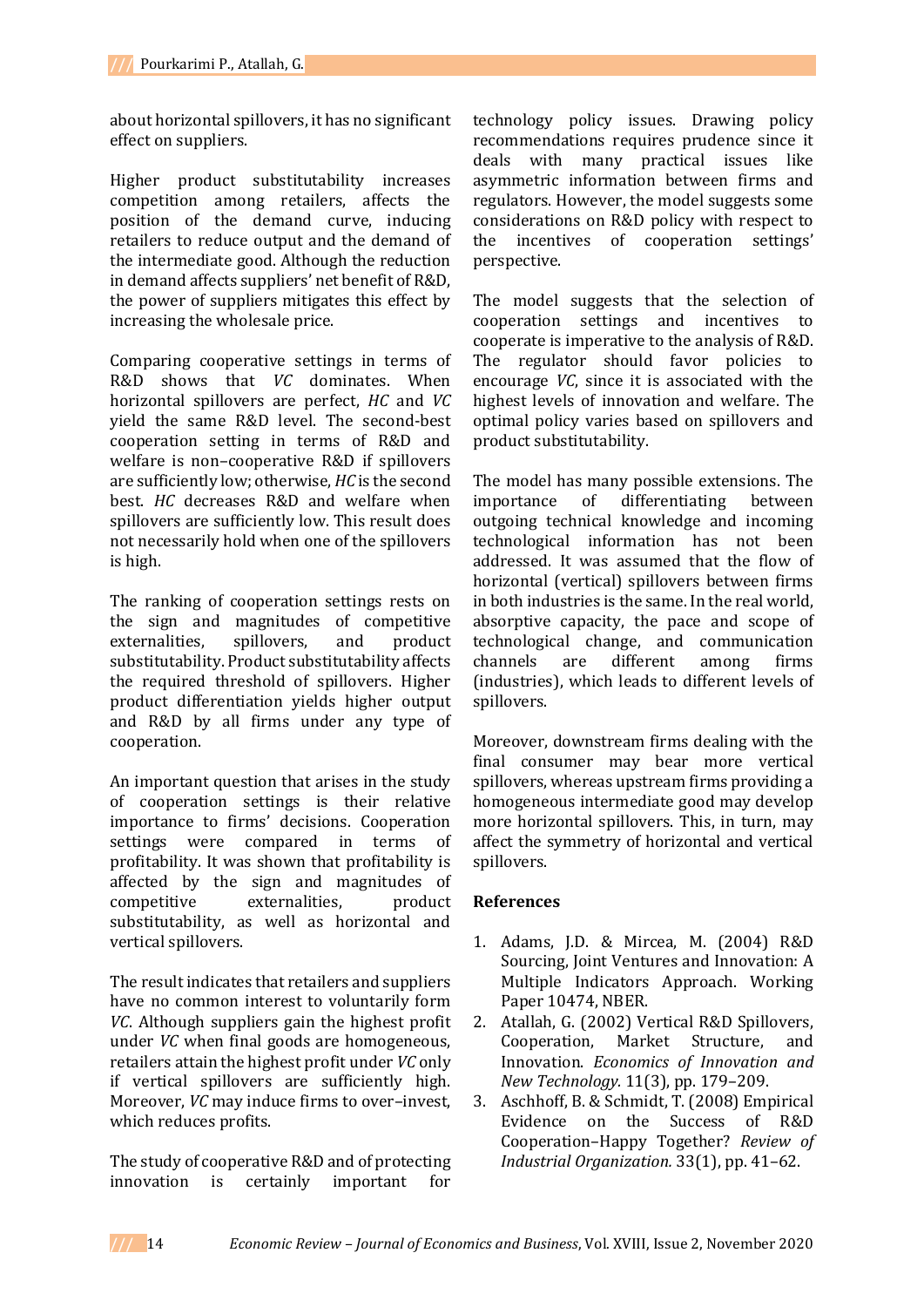- 4. Becker, W. & Peters J. (1996) R&D Competition Between Vertical Corporate Networks: Market Structure and Strategic R&D Spillovers. *Economics of Innovation and New Technology*. 6(1), pp. 51–72.
- 5. Brouwer, E. & Kleinknecht, A. (1999) Innovative Output and a Firm's Propensity to Patent: An Exploration of CIS Microdata. *Research Policy*. 28(6), pp. 615–624.
- 6. Cassiman, B. & Veugelers, R. (1999) R&D Cooperation and Spillovers: Some Empirical Evidence from Belgium. *American Economic Review.* 92(4), pp. 1169–1184.
- 7. Clark, K., Chew, W. & Fujimoto, T. (1987) Product Development in the World Auto Industry. *Brookings Papers on Economic Activity*. 18(3), pp. 729–781.
- 8. Darby, M.R., Zucker, L.G. & Wang, A. (2003) Universities, Joint Ventures and Success in the Advanced Technology Program. Working Paper 9463, NBER.
- 9. d'Aspremont, C. & Jacquemin, A. (1988) Cooperative and Non–cooperative R&D in Duopoly with Spillovers. *American Economic Review*. 78(5), pp. 1133–1137.
- 10. Gilbert, B.A., McDougall, P.P. & Audretsch, D.B. (2008) Clusters, Knowledge Spillovers, and New Venture Performance: An Empirical Examination. *Journal of Business Venturing*. 23(4), pp. 405–422.
- 11. Harabi, N. (2010) The Impact of Vertical R&D Cooperation on Firm Innovation: An Empirical Investigation. *Economics of Innovation and New Technology.* 11(2), pp. 93–108.
- 12. Ishii, A. (200) Cooperative R&D Between Vertically Related Firms with Spillovers. *International Journal of Industrial Organization*. 22(8-9), pp. 1213–1235.
- 13. Kamien, M.I., Muller, E. & Zang, I. (1992) Research Joint Ventures and R&D Cartels. *American Economic Review*. 82(5), pp. 1293–1306.
- 14. Kremp, E. & Mairesse, J. (2004) *Knowledge Management, Innovation and Productivity*. Working Paper 10237, NBER.
- 15. Lokshin, B., Belderbos, R. & Carree, M. (2008) The Productivity Effects of Internal and External R&D: Evidence from a Dynamic Panel Data Model. *Oxford Bulletin of Economics and Statistics*. 70(3), pp. 399– 413.
- 16. Lööf, H. & Heshmati, A. (2002) Knowledge Capital and Performance Heterogeneity: A Firm–level Innovation Study. *International Journal of Production Economics*. 76(1), pp. 61–85.
- 17. Pourkarimi, P. (2019). *Three Essays in Industrial Organization with a Focus on Innovation, Advertising, Welfare, and Firm Performance*. Ph.D. thesis, Carleton University.
- 18. Powell, W.W. & Grodal, S. (2005) Networks of Innovators. In Fagerberg, J., Mowery, D.C., & Nelson, R.R. (Eds.), *The Oxford Handbook of Innovation*. Oxford: Oxford University Press.
- 19. Röller, L., Tombak, M. & Siebert, R. (1997) *Why Firms Form Research Joint Ventures: Theory and Evidence*. Discussion Paper. Social Science Research Center Berlin.
- 20. Suzumura, K. (1992) Cooperative and Non– cooperative R&D in an Oligopoly with Spillovers. *American Economic Review*. 82(5), pp. 1307–1320.
- 21. Veugelers, R. & Cassiman, B. (1999) Make and Buy in Innovation Strategies: Evidence from Belgian Manufacturing Firms. *Research Policy*. 28(1), pp. 63–80.
- 22. Winters, R. & Stam, E. (2007) *Innovation Networks of High Tech SMEs: Creation of Knowledge but no Creation of Value*. Economic Research papers 042. Friedrich– Schiller, University Jena.
- 23. Yi, S.S. (1996) The Welfare Effects of Cooperative R&D in Oligopoly with Spillovers. *Review of Industrial Organization.* 11(5), pp. 681–393.